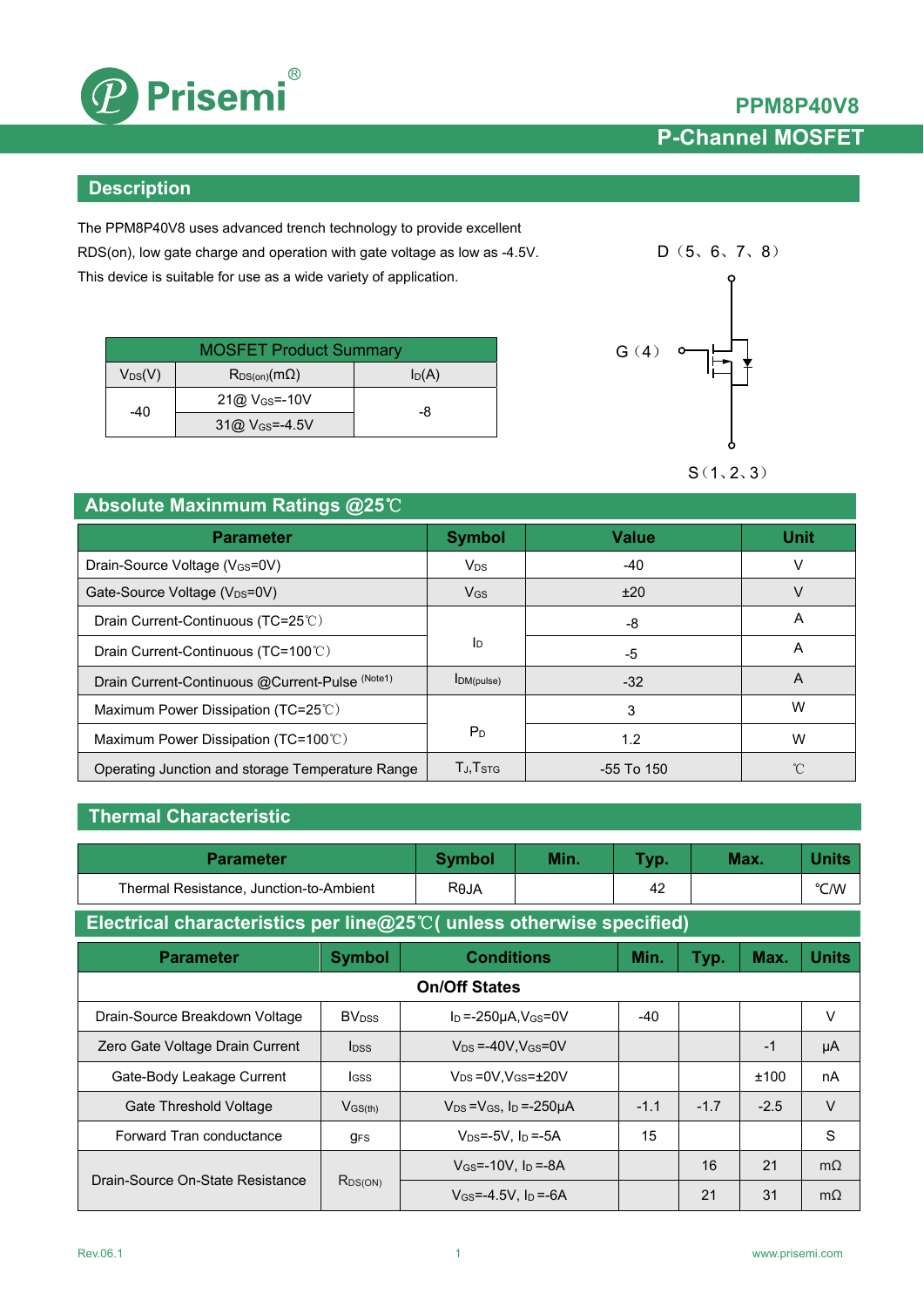| <b>DYNAMIC PARAMETERS</b>                 |                    |                                                                               |  |      |        |                |  |  |
|-------------------------------------------|--------------------|-------------------------------------------------------------------------------|--|------|--------|----------------|--|--|
| Input Capacitance                         | $C$ <sub>ISS</sub> | $V_{GS} = 0V$ , $V_{DS} = -20V$ ,<br>$f=1.0$ MHz                              |  | 2050 |        | pF             |  |  |
| Output Capacitance                        | $C_{DSS}$          |                                                                               |  | 260  |        | pF             |  |  |
| Reverse Transfer Capacitance              | <b>CRSS</b>        |                                                                               |  | 150  |        | pF             |  |  |
| <b>SWITCHING TIMES</b>                    |                    |                                                                               |  |      |        |                |  |  |
| Turn-On Delay Time                        | $t_{d(on)}$        |                                                                               |  | 10   |        | ns             |  |  |
| Turn-On Rise Time                         | $t_{r}$            | $V_{DS} = -20V$ , $V_{GS} = -10V$ ,<br>$R_L = 1.6 \Omega, R_{GEN} = 3 \Omega$ |  | 24   |        | ns             |  |  |
| <b>Turn-Off Delay Time</b>                | $t_{d(off)}$       |                                                                               |  | 40   |        | ns             |  |  |
| <b>Turn-Off Fall Time</b>                 | $t_{r}$            |                                                                               |  | 9    |        | ns             |  |  |
| <b>Total Gate Charge</b>                  | $Q_g$              |                                                                               |  | 45   |        | nC             |  |  |
| Gate-Source Charge                        | $Q_{gs}$           | $V_{DS} = -20V$ , $V_{GS} = -10V$ ,<br>$In = -8A$                             |  | 6    |        | nC             |  |  |
| Gate-Drain Charge                         | $Q_{gd}$           |                                                                               |  | 11   |        | nC             |  |  |
| <b>Source-Drain Diode Characteristics</b> |                    |                                                                               |  |      |        |                |  |  |
| Source-Drain Current (Body Diode)         | $\mathsf{Iso}$     |                                                                               |  |      | -8     | $\overline{A}$ |  |  |
| Forward on Voltage                        | $V_{SD}$           | $V_{GS} = 0V$ , $I_S = -8A$                                                   |  |      | $-1.2$ | V              |  |  |

Notes:

1.Repetitive Rating: Pulse width limited by maximum junction temperature

## **Typical Characteristics**



Figure 1. Power Dissipation **Figure 2. Drain Current** 

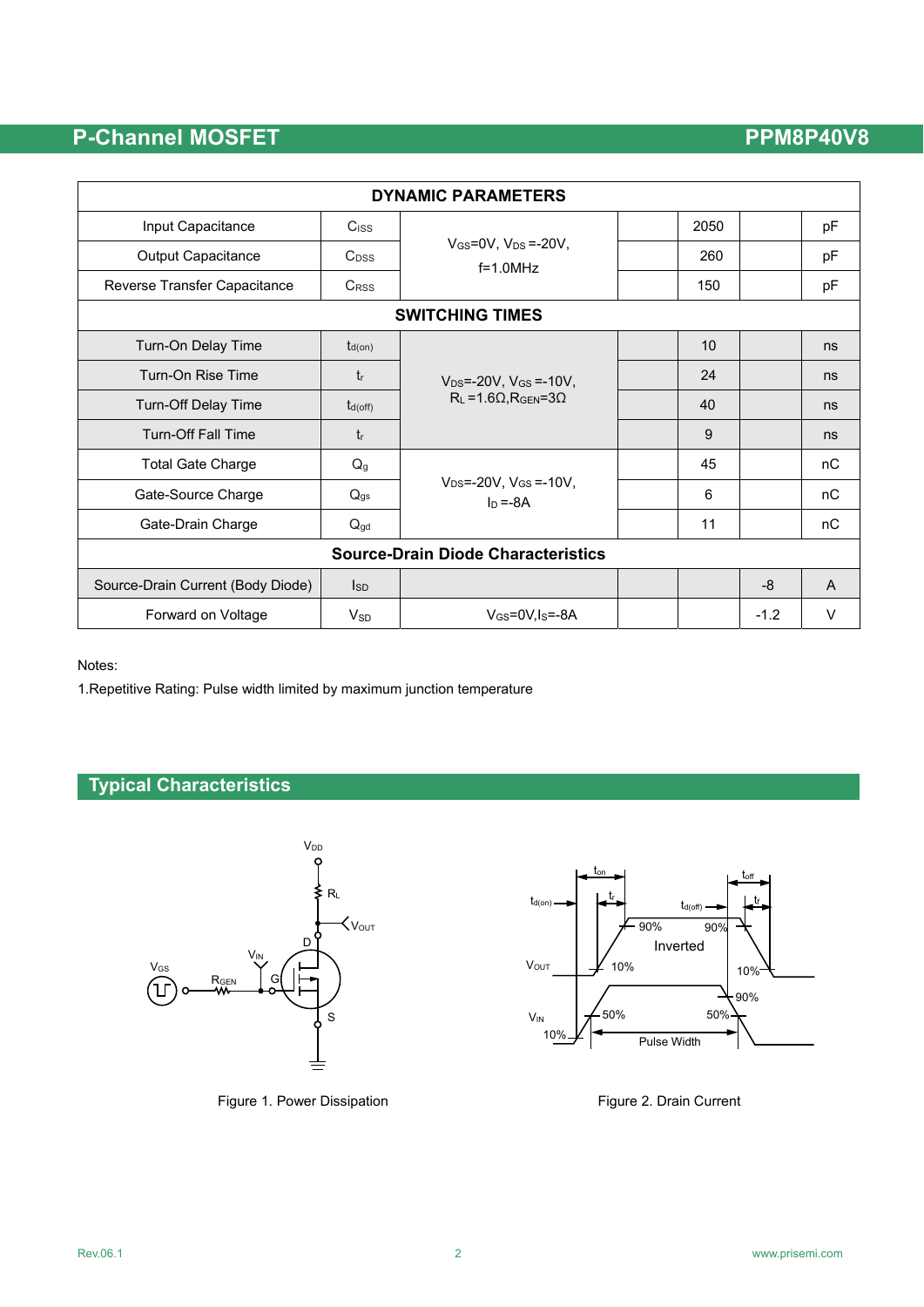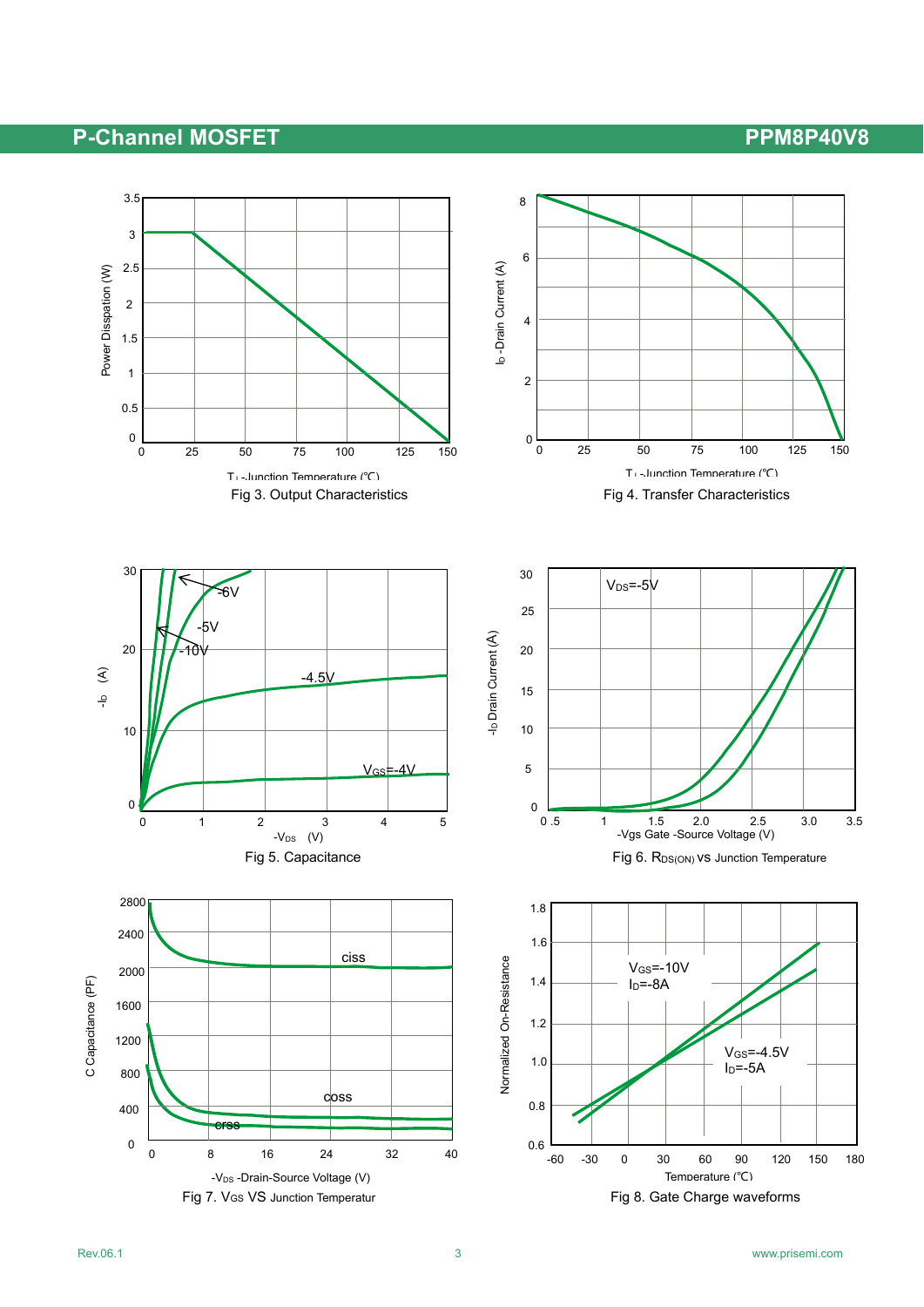### P-Channel MOSFET **PERIODE RELATIONS PPM8P40V8** 10 1.3 1.2 Vth Normalized Gate-Source Threshold /th Normalized Gate-Source Threshold 8  $V_{DS}=V_{GS}$ -V<sub>GS</sub> -Gate-Source Voltage (V) -VGS -Gate-Source Voltage (V)  $I<sub>D</sub>=-8A$  $1D = -250UA$ 1.1 6 1.0 Voltage 0.9 4 0.8 2 0.7

-50 -25 0 25 50 75 100 125 150 TJ Junction temperature (℃)



Fig 9. SOA Fig 10. Gate Charge

0

Qg Gate Charge (nC)

0 10 20 30 40 50



Fig 13. Normalized Maximum Transient Thermal Impedance

0.6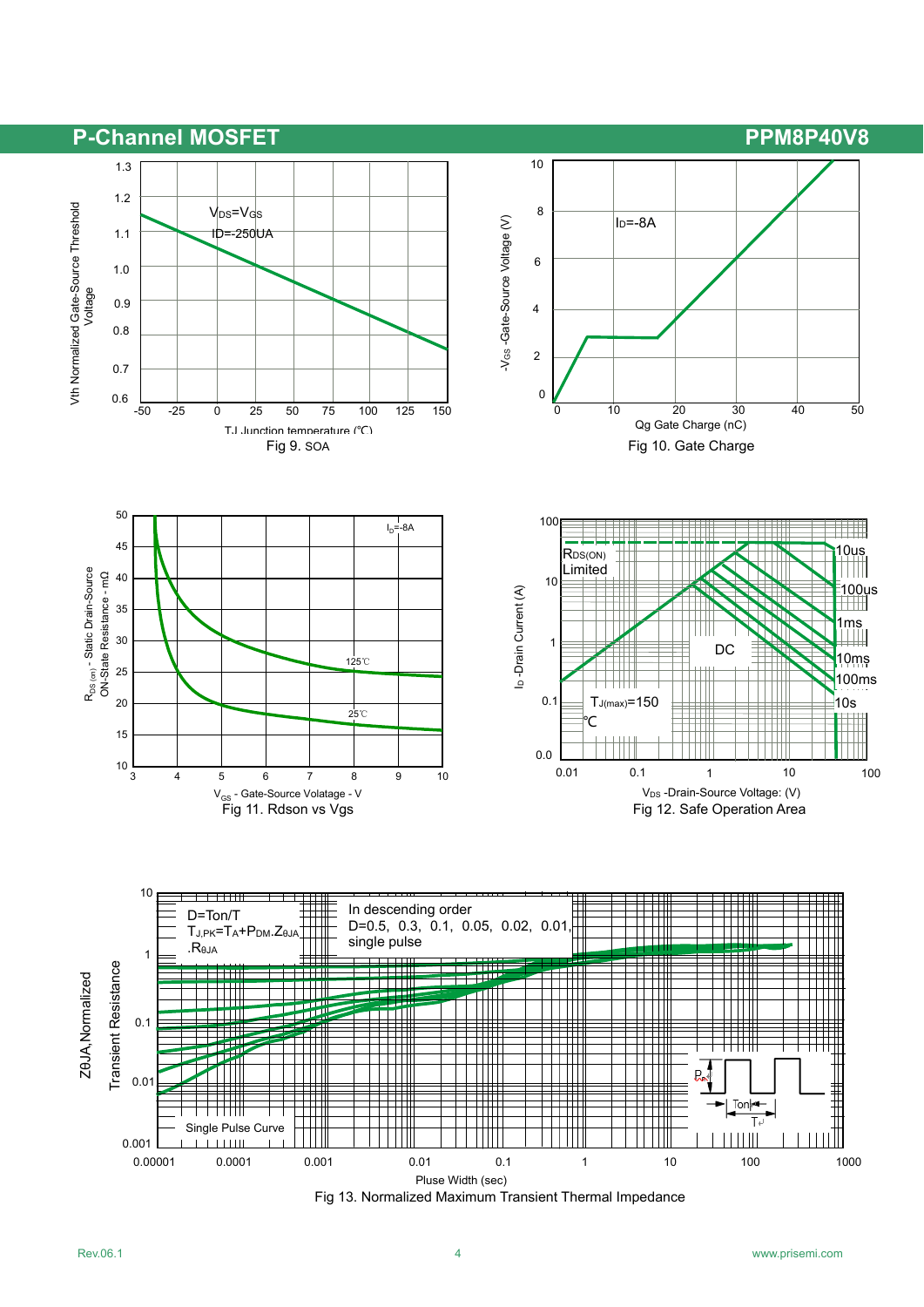### **Product dimension** (**SOP-8**)







|            |             | <b>Millimeters</b> | <b>Inches</b> |            |  |
|------------|-------------|--------------------|---------------|------------|--|
| <b>Dim</b> | <b>MIN</b>  | <b>MAX</b>         | <b>MIN</b>    | <b>MAX</b> |  |
| A          | 5.800       | 6.200              | 0.228         | 0.244      |  |
| B          | 3.800       | 4.000              | 0.150         | 0.157      |  |
| C          | 0.330       | 0.510              | 0.013         | 0.020      |  |
| D          | 4.700       | 5.100              | 0.185         | 0.200      |  |
| E          | 1.350       | 1.750              | 0.053         | 0.069      |  |
| F          | 1.270 (BSC) |                    | $0.050$ (BSC) |            |  |
| G          | 0.100       | 0.250              | 0.004         | 0.010      |  |
| H          | 0.170       | 0.250              | 0.006         | 0.010      |  |

### **Ordering information**

| <b>Device</b> | Package | Reel | <b>Shipping</b>         |
|---------------|---------|------|-------------------------|
| PPM8P40V8     | 3OP-8   | 13"  | 2500 / T<br>Tape & Reel |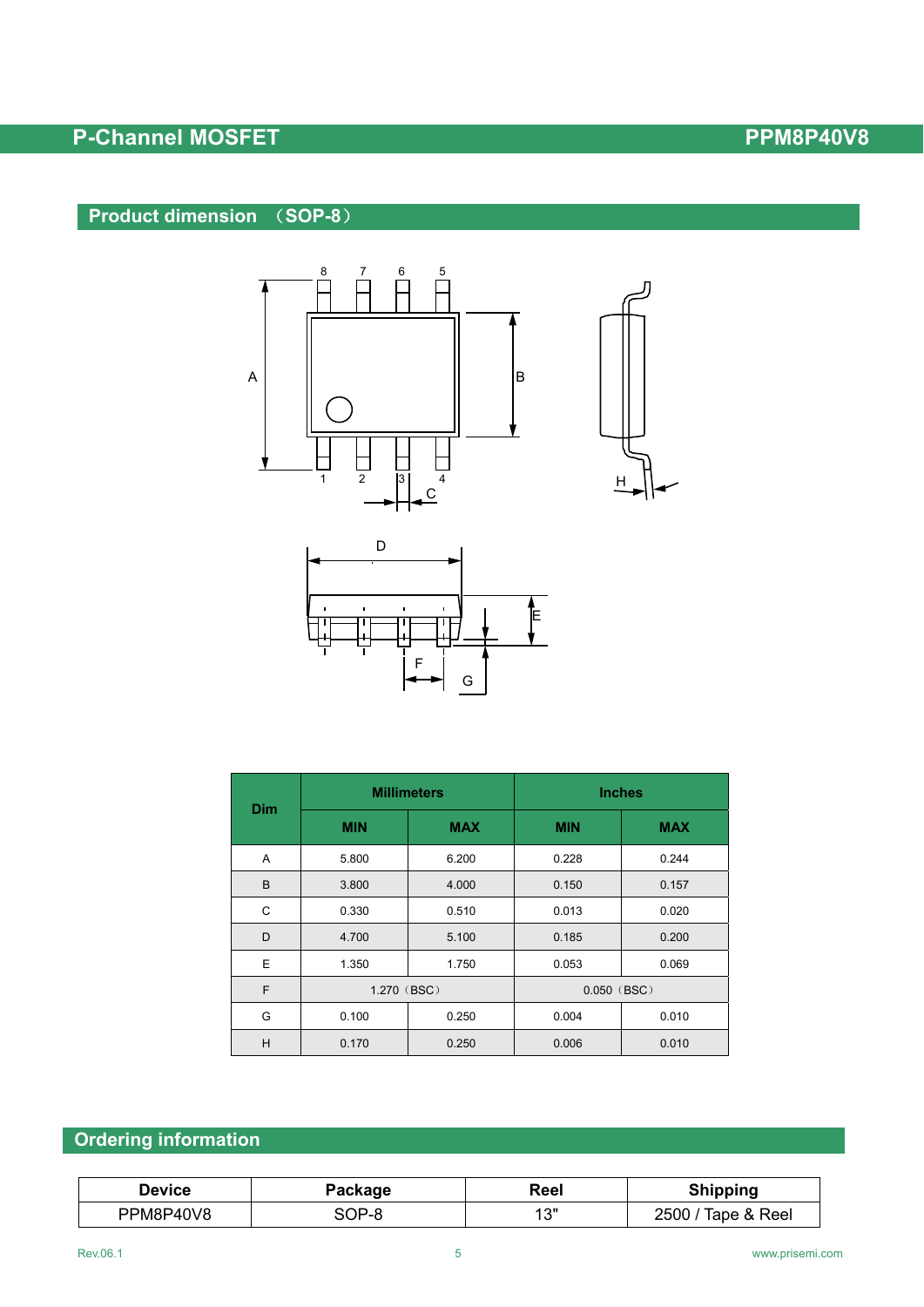### **Load with information**





Unit: mm